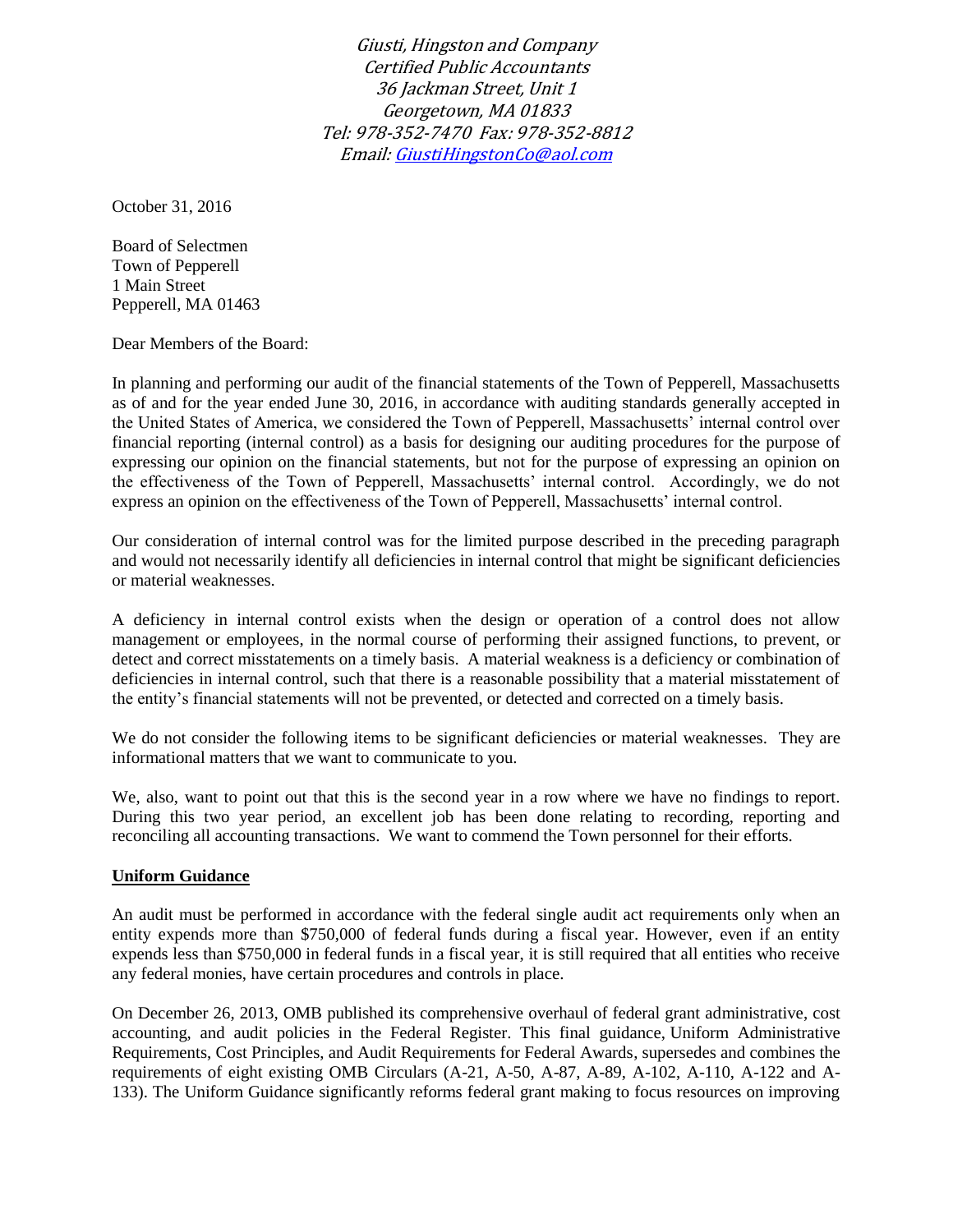performance and outcomes with the intent to reduce administrative burdens for grant applicants and recipients and reduce the risk of waste, fraud, and abuse.

The Uniform Guidance is a substantial document that addresses (among many other topics) cost principles, internal controls, procurement requirements and audit requirements. The Uniform Guidance is effective December 26, 2014. New and incrementally-funded awards issued on or after December 26, 2014 will be subject to the Uniform Guidance. Audit Requirements will apply to audits of fiscal years beginning on or after December 26, 2014 (i.e fiscal year 2016).

One of the primary focuses of the new Uniform Guidance (as it relates to grantees) is internal controls over federal grants. The meaning of "must" and "should" as they are used throughout the Uniform Guidance is clarified. "Must" is not optional, "should" is recommended.

Section 200.303 of the Uniform Guidance addresses internal controls and states:

The non-Federal entity (i.e. the Town) must:

(a) Establish and maintain effective internal control over the Federal award that provides reasonable assurance that the non-Federal entity is managing the Federal award in compliance with Federal statutes, regulations, and the terms and conditions of the Federal award. These internal controls should be in compliance with guidance in ''Standards for Internal Control in the Federal Government'' issued by the Comptroller General of the United States and the ''Internal Control Integrated Framework'', issued by the Committee of Sponsoring Organizations of the Treadway Commission (COSO).

(b) Comply with Federal statutes, regulations, and the terms and conditions of the Federal awards.

(c) Evaluate and monitor the non-Federal entity's compliance with statute, regulations and the terms and conditions of Federal awards.

(d) Take prompt action when instances of noncompliance are identified including noncompliance identified in audit findings.

(e) Take reasonable measures to safeguard protected personally identifiable information and other information the Federal awarding agency or pass through entity designates as sensitive or the non-Federal entity considers sensitive consistent with applicable Federal, state and local laws regarding privacy and obligations of confidentiality.

The ''Internal Control Integrated Framework'' issued by the COSO commission identifies five components of internal control that they believe should be considered in every system of internal control.

The five components are:

- (1) Control Environment (The "tone at the top" should promote and expect ethical behavior.)
- (2) Risk Assessment (Consider what could go wrong and what is its impact.)
- (3) Control Activities (What controls have we established reconciling, approvals, oversight…)

(4) Communication and Information (Is pertinent information captured, identified and communicated on a timely basis? Are records and information systems sufficient to provide reliable reporting and to demonstrate compliance with the federal award?)

(5) Monitoring - Are the internal controls operating as intended? Have controls become outdated or obsolete? Monitoring occurs in the course of everyday operations; it includes regular management & supervisory activities and other actions personnel take in performing their duties.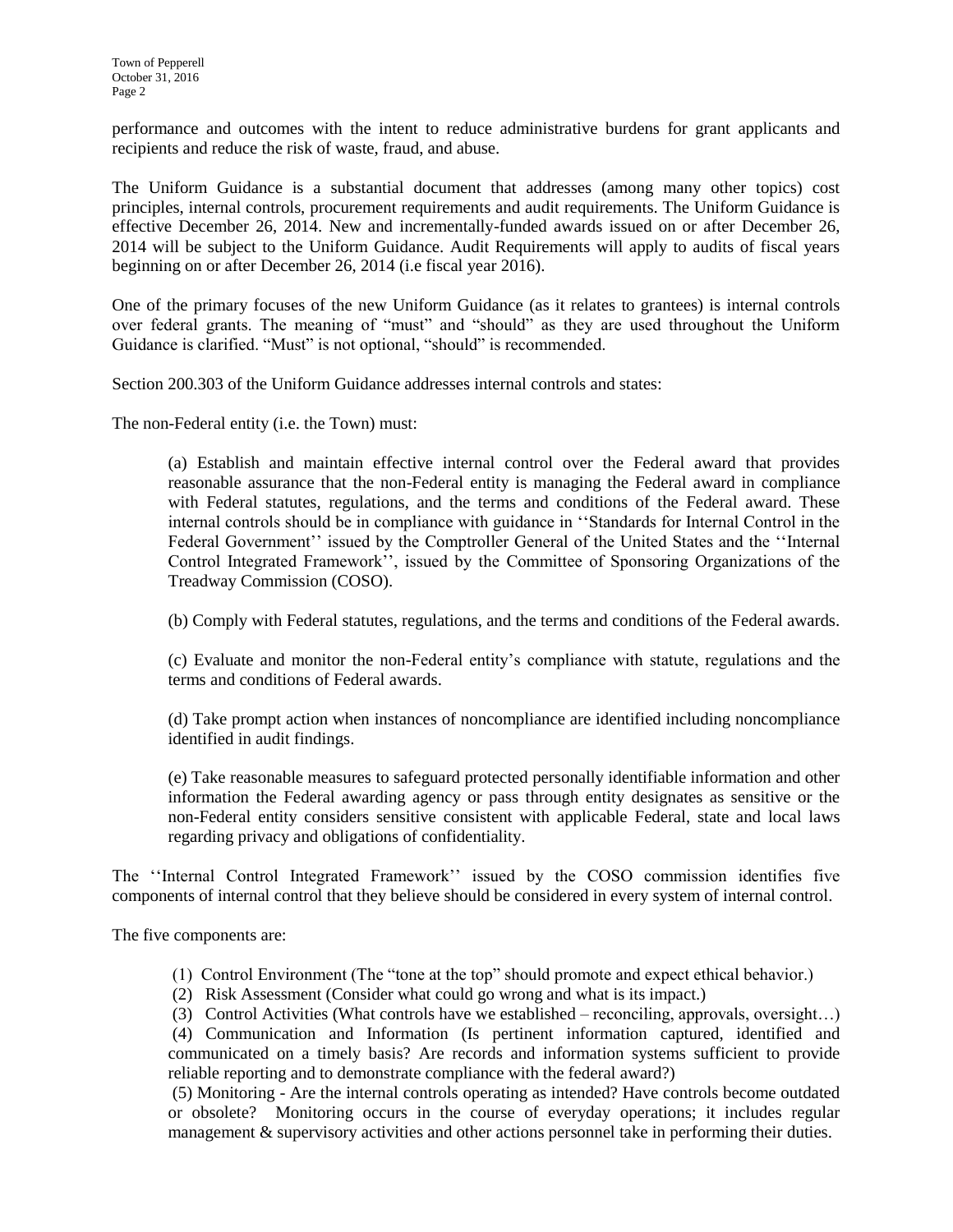The Uniform Guidance requires that the internal control policies and procedures must be in writing. Topics that must be addressed in the internal control procedures document relating to procurement include the following:

- Must maintain oversight to ensure contractors perform within the terms, conditions and specifications of the contracts or purchase orders
- Must maintain written standards of conduct covering conflict of interest with respect to employees engaged in the selection, award and administration of contracts
- Must maintain written standards of conduct covering organizational conflict of interest.
- Must avoid acquisition of unnecessary or duplicative items.

The Uniform Guidance raises the threshold for the requirement of an audit performed under the Single Audit Act to \$750,000 of federal expenditures in a fiscal year. Although the Town may not fall under the requirements of the Single Audit Act in the near future, we recommend that the Town become familiar with the new requirements of the Uniform Guidance and develop written internal control policies and procedures in order to comply with the Guidance.

## **Implementation of New GASB Pronouncements**

As we noted in the past, the GASB has been very active during the past few years in creating new GASB statements that apply to Governments throughout the country. We have noted below the new pronouncements that become effective during fiscal year 2016 and after. Some of these Statements may not be applicable to the Town. We will work closely with the Town to determine which statements are required to be implemented by the Town.

During fiscal year 2016, the following GASB pronouncements were implemented:

- The GASB issued Statement No. 72 *Fair Value Measurement and Application.*  The standard created a hierarchy of the valuation methods used in determining the fair value of investments. The implementation of this pronouncement required new disclosures related to the Town's investments.
- The GASB issued Statement No. 76, *The Hierarchy of Generally Accepted Accounting Principles for State and Local Governments*. The implementation of this pronouncement did not impact the financial statements.
- The GASB issued Statement No *79, Certain External Investment Pools and Pool Participants.* The implementation of this pronouncement did not impact the financial statements.

The following GASB pronouncements will be implemented in future fiscal years:

- The GASB issued Statement No. 73, *Accounting and Financial Reporting for Pensions and Related Assets That Are Not within the Scope of GASB Statement 68, and Amendments to Certain Provisions of GASB Statements 67 and 68,* which is required to be implemented in fiscal year 2017.
- The GASB issued Statement No. 74, *Financial Reporting for Postemployment Benefit Plans Other Than Pension Plans*, which is required to be implemented in fiscal year 2017.
- The GASB issued Statement No. 75, *Accounting and Financial Reporting for Postemployment Benefits Other Than Pensions*, which is required to be implemented in fiscal year 2018.
- The GASB issued Statement No. 77, *Tax Abatement Disclosures*, which is required to be implemented in fiscal year 2017.